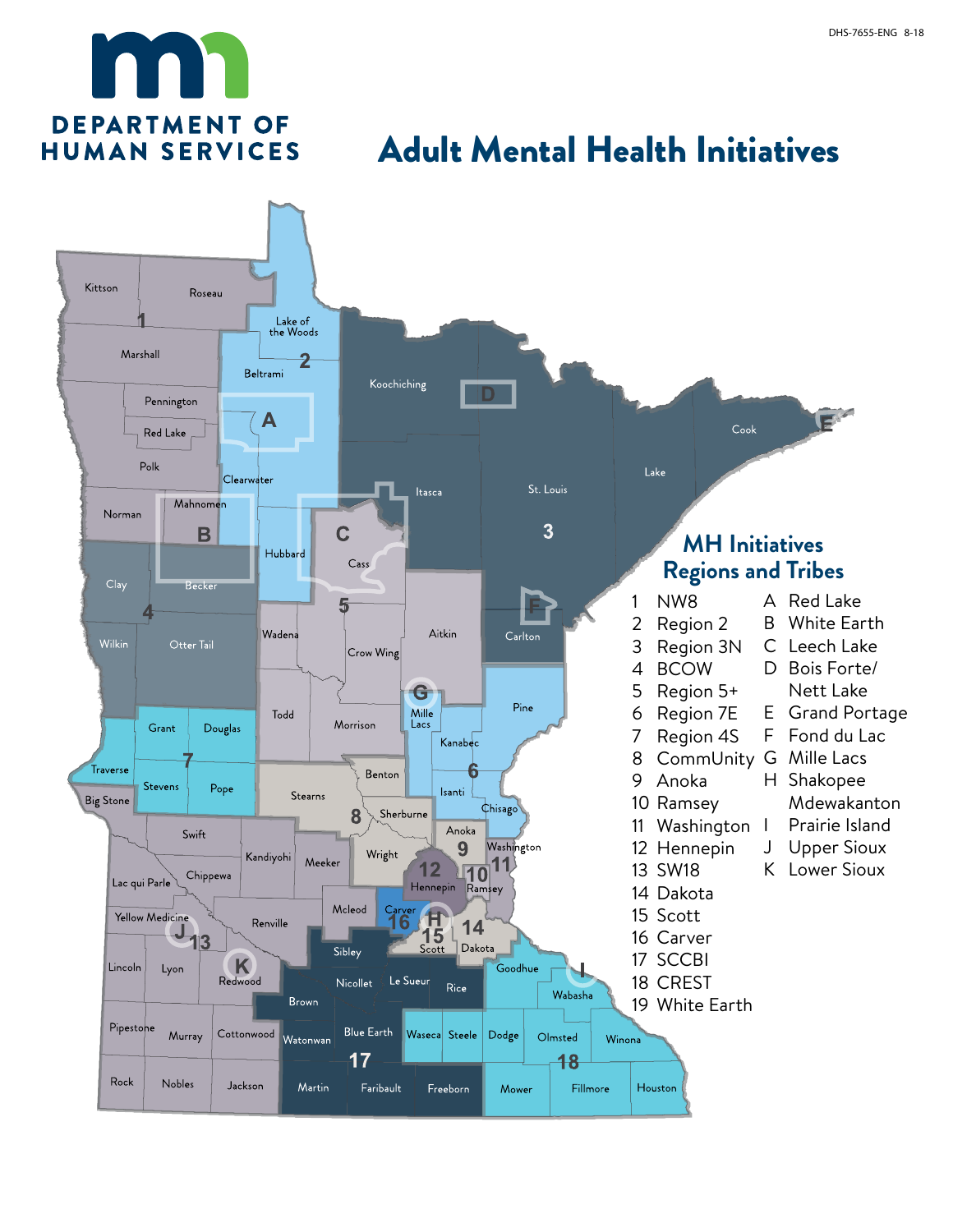The NW8 region includes the following counties: Kittson, Roseau, Mahnomen, Marshall, Pennington, Red Lake, Polk, and Norman

Region 2 includes the following counties: Lake of the Woods, Beltrami, Clearwater, and Hubbard

Region 3N includes the following counties: Koochiching, Itasca, St. Louis, Lake, Cook, and Carlton

The BCOW region includes the following counties: Clay, Becker, Wilkin, and Otter Tail

Region 5+ includes the following counties: Cass, Wadena, Crow Wing, Aitkin, Todd, and Morrison

Region 7E includes the following counties: Mille Lacs, Kanabec, Pine, Isanti, and Chisago

Region 4S includes the following counties: Traverse, Grant, Douglas, Stevens, and Pope

The CommUnity region includes the following counties: Stearns, Benton, Sherburne, and Wright

The Anoka region includes only Anoka County

The Ramsey region includes only Ramsey County

The Washington region includes only Washington County

The Hennepin region includes only Hennepin County

The SW18 region includes the following counties: Big Stone, Swift, Kandiyohi, Meeker, Mcleod, Lac qui Parle, Chippewa, Renville, Yellow Medicine, Lincoln, Lyon, Redwood, Pipestone, Murray, Cottonwood, Rock, Nobles, and Jackson

The Dakota region includes only Dakota County

The Scott region includes only Scott County

The Carver region includes only Carver County

The SCCBI region includes the following counties: Sibley, Brown, Nicollet, Le Sueur, Rice, Watonwan, Blue Earth, Martin, Faribault, and Freeborn

The CREST region includes the following counties: Goodhue, Wabasha, Waseca, Steele, Dodge, Olmsted, Winona, Mower, Fillmore, and Houston